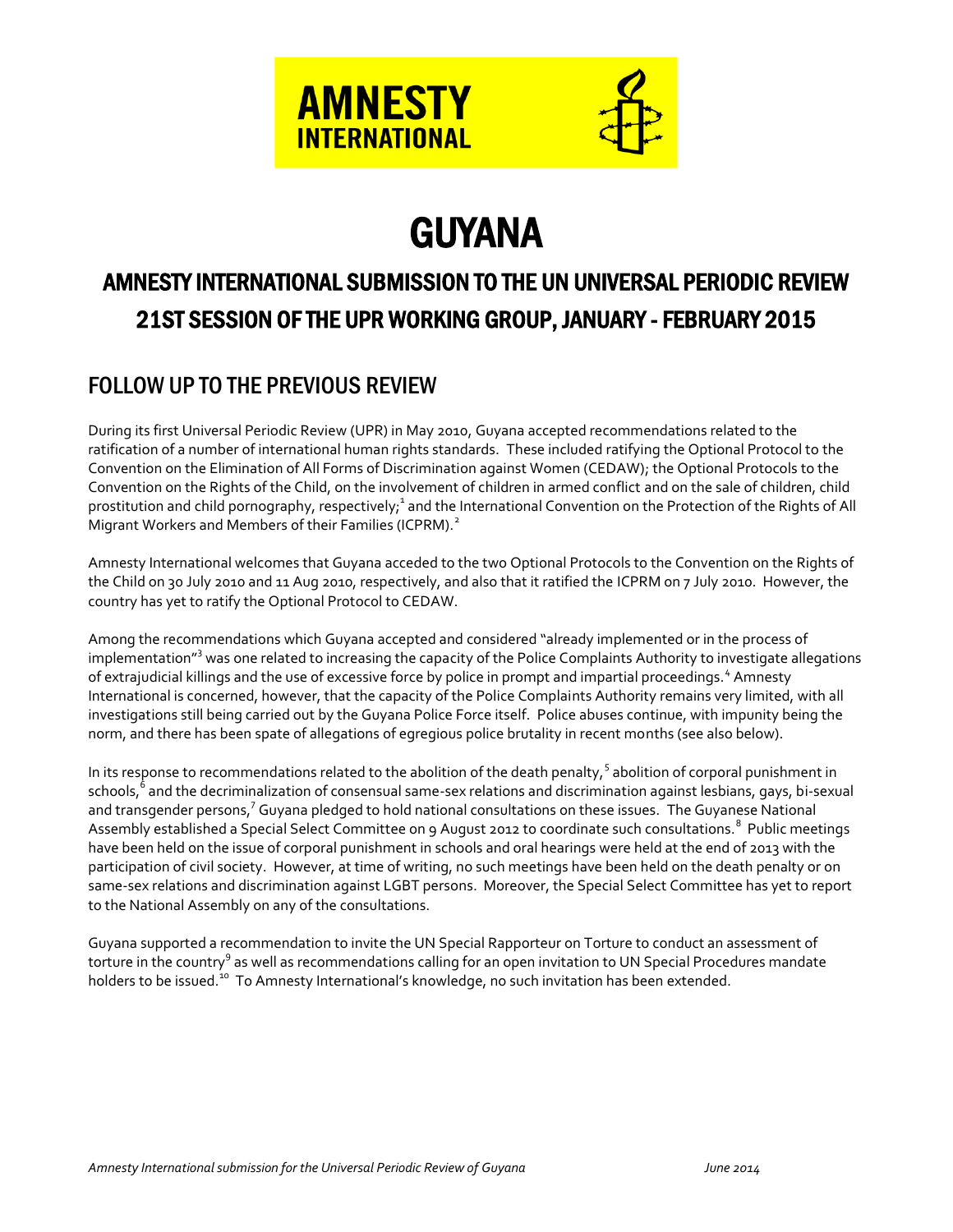### THE HUMAN RIGHTS SITUATION ON THE GROUND

### **The death penalty**

The last execution in Guyana took place in August 1997.

Amnesty International welcomes that on 14 October 2010, the National Assembly amended the Criminal Law (Offences) Act to remove the mandatory death penalty for anyone convicted of murder. However, death sentences continue to be imposed in Guyana. At least five people were sentenced to death in 2013, and according to information from the government, as of June 2014 there were 14 people on death row.

Amnesty International is also disappointed to note that since its last UPR Guyana has continued to vote against the UN General Assembly resolutions on a moratorium on the use of the death penalty, in December 2010 and December 2012, respectively.<sup>11</sup>

As referred to above, following its last UPR, Guyana announced that it would hold public consultations into "the attitude of Guyanese, particularly the families of victims, criminologists, and professionals, on capital punishment and its possible abolition".<sup>12</sup> At time of writing, however, such consultations have yet to start.

Amnesty International opposes the death penalty in all circumstances as a violation of the right to life and an ultimately cruel, inhuman and degrading punishment.

#### **Violence against women and girls**

Amnesty International remains concerned about the very high levels of physical and sexual violence against women and girls in Guyana.

Amnesty International welcomes the passing of the Sexual Offences Act on 24 May 2010 as a significant improvement on previous legislation aimed at combatting discrimination based on gender, including by widening the definition of rape and criminalizing marital rape. However, it did not come into force until February 2013 when the Sexual Offences (Amendment) Act was passed, following successful legal challenges that sections of the Act were unconstitutional (for example, that the accused person did not have the same rights as the prosecution to present evidence or written statements at preliminary inquiries).

The Act also envisages an inter-agency task force, the National Task Force for the Prevention of Sexual Violence, which is tasked with developing and implementing a National Plan for the Prevention of Sexual Violence as well as establishing a Sexual Offences Unit. More than a year after its enactment, however, implementation of the Act remains slow: the National Task Force has apparently met only once, not every three months as stipulated in the Act, the National Plan has yet to be drafted and the Sexual Offences Unit yet to be created. Women's rights organizations have also stated that there is insufficient specialized training on the Act's provisions for officials from the justice, health and law enforcement sectors, and that not enough has been done to inform the public of the Act.

Conviction rates for sexual offences remain alarmingly low. Women's rights organizations have reported that before the Act came into force nearly a thousand sexual offence cases had been referred to the High Court of Guyana; however, these were unable to go forward until the amendments to the Sexual Offences Act had been passed. According to the Ministry of Legal Affairs, in 2012 and 2013 there were no conviction for sexual offences in a total of 22 cases.<sup>13</sup>

The National Domestic Violence Policy was launched in June 2008 with the aim of providing a multi-sectoral response to domestic violence. However, the policy is still not being implemented in an effective and coordinated manner, and the National Oversight Committee on Domestic Violence has not been convened. The policy states that the government will "ensure reasonable access to temporary refuges for survivors". However, there is still only one shelter for victims of domestic violence in Guyana, located in the capital, Georgetown. As with the Sexual Offences Act, there is also a need for training of judicial, health and law enforcement officials as well as for public education on the provisions contained in the Domestic Violence Act. Improved collection of statistical data on domestic violence is also required, as well as on cases of sexual violence.

*Amnesty International submission for the Universal Periodic Review of Guyana June 2014*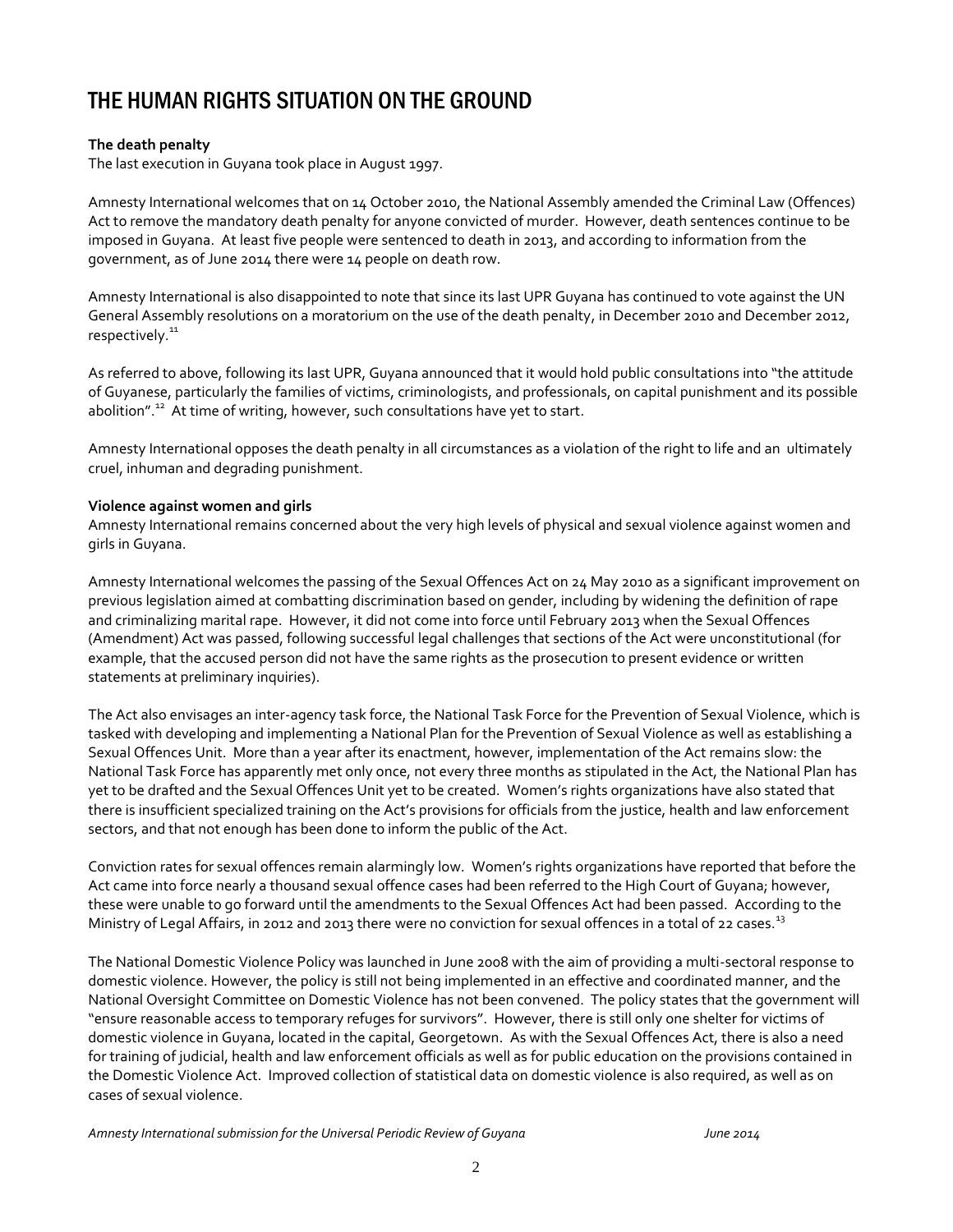### **Excessive use of force by the security forces**

Allegations of excessive use of force by the Guyana Police Force during arrests and detentions remain an ongoing concern for Amnesty International, as does the lack of independent and effective investigations into such incidents.

There is no independent body to investigate allegations of abuses committed by members of the security forces in Guyana. The Police Complaints Authority (PCA) is the body which currently receives such complaints from the public; however, all complaints are merely referred to the Guyana Police Force for investigation. Moreover, the PCA is dependent on the Ministry of Home Affairs for staffing and financing.

In recent months, there have been several serious allegations of ill-treatment by members of the Guyana Police Force:

- At 3:30 am on 15 November 2013, four police officers called at Teanisha Evans' house in Timehri, apparently stating they were searching for stolen goods. Three police officers took her boyfriend Colwyn Harding into the bedroom where he was reportedly beaten and sodomized with a police baton. Teanisha Evans and Colwyn Harding were subsequently arrested, along with Tiffany Edwards as part of the same police operation. Tiffany Evans, who was two months pregnant at the time, stated she was kicked three times in the stomach by a police officer. The three of them were then taken to Timehri police station where Teanisha Evans has stated that she was pushed over by a police officer causing an injury to her eye. A number of witnesses reported that Colwyn Harding was beaten several times over the following two days and had visible injuries. On 19 November 2013, all three of them were charged with assaulting a peace officer and with disorderly conduct. Colwyn Harding was unable to post bail so was taken to the Georgetown Prison, where he was not able to tell the prison officers about the beatings and therefore did not received any medical attention until he was rushed to hospital on 17 December with a strangulated inguinal scrotal hernia. Tiffany Edwards also did not receive any medical attention during the four weeks she was held at Timehri police station and at East La Penitence police lock-up despite having been reportedly bleeding, and she subsequently had a miscarriage. On 13 January 2014, a court ordered Colwyn Harding's release on bail from Georgetown Public Hospital where he had been shackled and guarded by a prison officer. However, it appears the court order for his release was not received by the prison authorities and he remained detained until 17 January. The evening before his release, it is alleged that four prison officers used force to try to confiscate a mobile phone in Harding's possession, causing his stitches to reopen. On 2 June 2014, two police officers were charged with causing actual bodily harm, as well as one of them with common assault. Their trial was scheduled to start on 17 July 2014.
- 15 year-old Alex Griffith was allegedly shot in the mouth by an officer from the Guyana Police Force on 30 April 2014, as he was playing Russian roulette with his firearm. The officer, accompanied by 12-15 colleagues, had reportedly gone to the East La Penitence area of Georgetown area to investigate an armed robbery allegedly committed against a member of Alex Griffith's family. Alex Griffith had reportedly been physically assaulted before he was shot. The officer was charged on 9 June 2014 with discharging a loaded firearm with intent to maim, disfigure or cause bodily harm, with inflicting grievous bodily harm, and with unlawful assault. Two of the other policemen were charged with attempting to pervert the course of justice.
- 19-year-old Junior Thorrington sustained second degree burns to his hands after a police officer allegedly dowsed him with methylated spirits and set him on fire while in the custody of the police on 25-27 May 2014 at Sparendaam Police Station in East Coast Demerara. He had been taken into custody for loitering and was later accused of being a member of a gang which had committed a robbery. At the time of this writing, an investigation was being conducted by the Office of Professional Responsibility of the Guyana Police Force.

Impunity for police abuses, including unlawful killings, remains the norm in Guyana:

 On 6 October 2012, Dameon Belgrave was standing with friends outside a bar in central Georgetown when he was shot and killed by a bullet allegedly fired from a vehicle belonging to the Tactical Services Unit of the Guyana Police Force in pursuit of a criminal suspect. He was taken by the police to Georgetown Public Hospital, where he was pronounced dead on arrival. Two police officers were subsequently charged with manslaughter;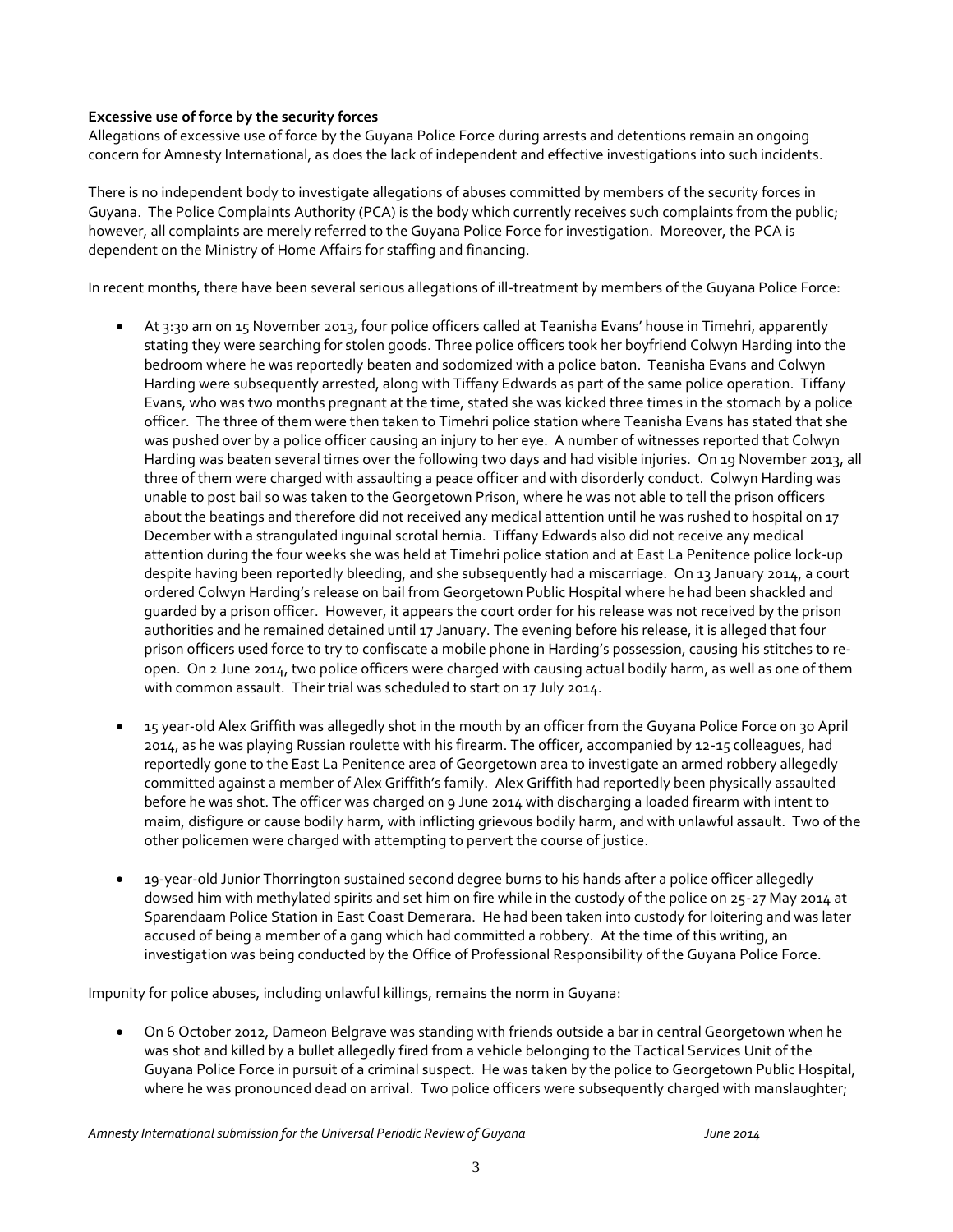however, on 8 May 2014 the case was dismissed by Georgetown Magistrates' Court, when a ballistics report showed that the bullet which killed Dameon Belgrave did not come from the firearms of the officers charged.

The Guyana Police Force reported that between 1 January 1997 and 18 October 2012, 255 people were fatally shot by the police.<sup>14</sup> It also stated that in relation to these killings 10 officers had been charged with murder and three with manslaughter. No figures were provided for convictions.

#### **Discrimination against lesbian, gay, bisexual, transgender and intersex persons**

Sex between men is criminalized in Guyana. Sections 352-354 of Chapter 8.01 of the Criminal Law (Offences) Act criminalize "acts of gross indecency with a male person" (punishable by two years' imprisonment); "attempts to commit an unnatural offence" (including buggery) with another man (10 years imprisonment); and buggery (life imprisonment).

Under international human rights law, lesbian, gay, bisexual, transgender and intersex (LGBTI) persons have the right not to be discriminated against on the basis of their real or perceived sexual orientation or gender identity, the right to equality before the law, the right to privacy, the right to health, life, liberty and security of the person, and the right to be free from torture and inhuman or degrading treatment or punishment. By continuing to criminalize consensual same-sex conduct Guyana is in violation of its international obligations under the treaties to which it is a party. Laws criminalizing consensual sex between adults of the same sex breach the right to privacy, as set out in Article 17 of the International Covenant on Civil and Political Rights, to which Guyana is a state party.<sup>15</sup>

A report issued in March 2012 by the University of the West Indies<sup>16</sup> which examines the social impact of laws affecting LGBTI people in Guyana, found that the majority of those interviewed were reluctant to report crimes against them for fear that charges would be brought against them because of their sexual orientation or gender identity.

As referred to above, following its last UPR in 2010, Guyana announced that it would hold public consultations into "the attitude of Guyanese of any changes in legislative provisions and the criminal code regarding consensual adult same sex relationships and discrimination, perceived or real, against Lesbians, Gays, Bi-Sexual and Transgender persons".<sup>17</sup> At time of writing, however, consultations have yet to start. Amnesty International considers that the government should play a leading role in ensuring that the broader public understands that human rights must be guaranteed regardless of sexual orientation or gender identity.

At the 15<sup>th</sup> session of the Human Rights Council in September 2010, Guyana stated that "there was no discrimination of LGBT persons in the State sector".<sup>18</sup> Amnesty International is concerned, however, at reports that the police refuse to take down complaints from members of the LGBTI community and often verbally abuse them.

Four transgender individuals were fired upon from a passing vehicle on the night of 7 April 2014 in central Georgetown. Two of them were wounded and required medical attention. The police refused to take down their complaint and reportedly made homophobic insults. They reported similar treatment from staff at Georgetown Public Hospital, who allegedly behaved in a discriminatory manner and were unwilling to treat them. With support from local LGBTI activists and continued perseverance they succeeded in having their complaint registered by the police nearly a month later.

At least three individuals were murdered in 2013 in what appears to be killings motivated by their perceived sexual orientation or gender identity. The body of 26-year-old Delon Melville was found on 2 August 2013 in the village of Mocha, East Bank Demerara, three days after he went missing. He had previously been threatened by members of the local community and told to leave the area. The mutilated body of 19-year-old Wesley Holder, known as Tiffany, was found on the morning of 11 January 2013 near St. Phillip's Anglican Church in Georgetown. 36-year-old Nandkumar Purnwassie's badly beaten body was found on a street in Port Mourant, East Berbice-Corentyne on 26 November 2013. At time of this writing, no one has been charged in relation to these killings.

At the 15<sup>th</sup> session of the Human Rights Council in 2010, Guyana also stated that "profound culture and religious beliefs, particularly those of the Christian evangelical movement, had strengthened the position against the LGBT issue".<sup>19</sup> Religious, cultural and moral beliefs, however, cannot be used as a justification for differential treatment, intolerance, violence or the criminalization of intimacy between adults.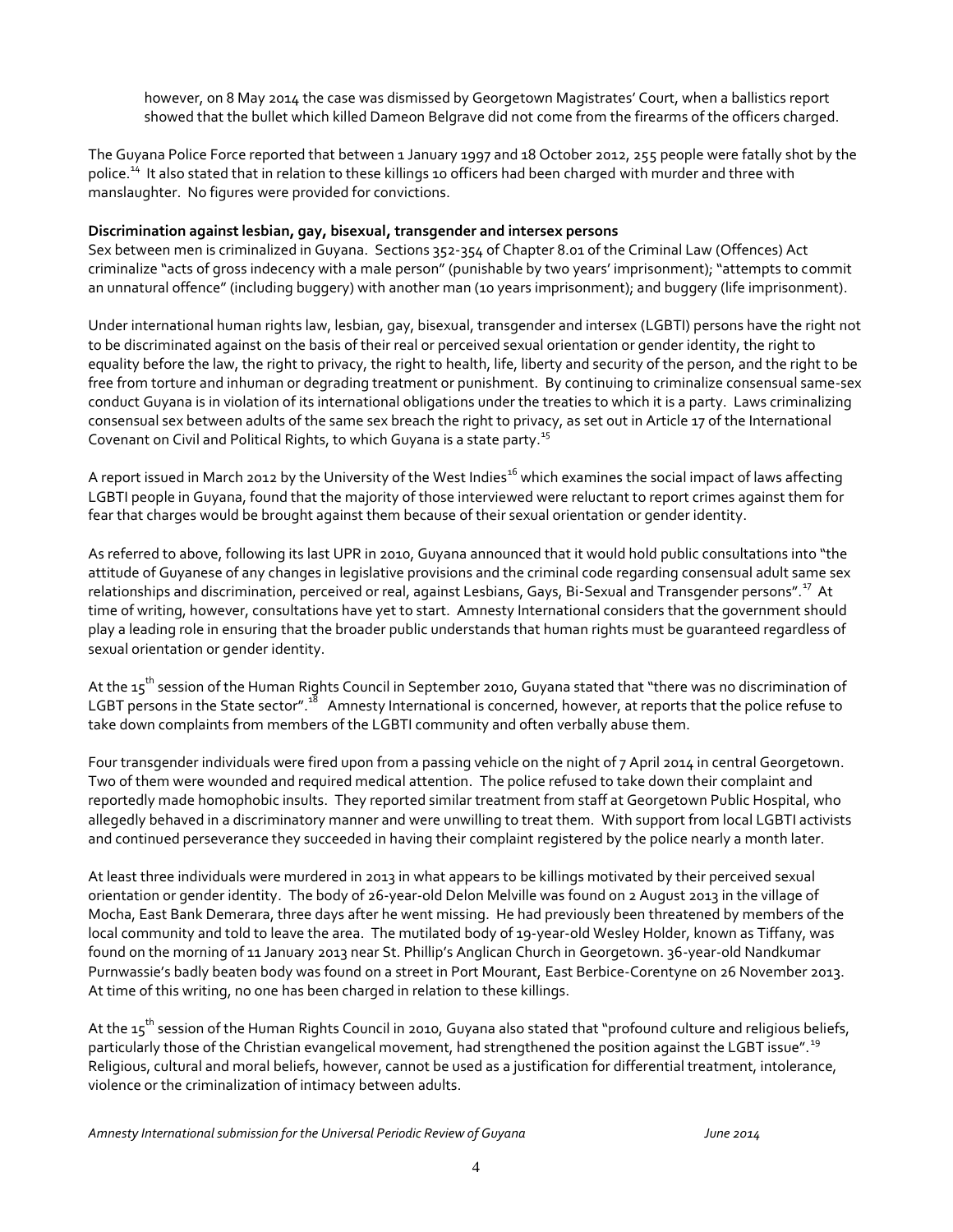Archaic colonial laws continue to discriminate against transgender persons. Chapter 8.02 section 153 (1) xlvii) of the Summary Jurisdiction (Offences) Act, punishes with a fine anyone "being a man, in any public way or public place, for any improper purpose, appears in female attire; or being a woman, in any public way or public place, for any improper purpose, appears in male attire".

A group of persons who had been arrested under the law presented a constitutional motion in February 2009 in order to have the law declared unconstitutional and repealed.<sup>20</sup> On 6 September 2013, the acting Chief Justice ruled that it was "not criminally offensive for a person to wear the attire of the opposite sex as a matter of preference or to give expression to or to reflect his or her sexual orientation" and that "it is only if such an act is done for an improper purpose that criminal liability attaches".<sup>21</sup> The ruling did not specify what would constitute "improper purpose" which has led to concerns over how it will be interpreted. However, the Chief Justice did not accept that the law was unconstitutional, ruling that it had been in existence since 1893 and was therefore protected from challenge under Article 152 (1) of the Constitution which preserves pre-existing laws at the time of Guyana's independence. The litigants have filed an appeal.

### RECOMMENDATIONS FOR ACTION BY THE STATE UNDER REVIEW

### Amnesty International calls on the government of Guyana:

*Violence against women and girls:*

- To ensure that the Sexual Offences Act is fully and promptly implemented, including through the development and implementation of a National Plan for the Prevention of Sexual Violence and the establishment of a Sexual Offences Unit;
- To ensure comprehensive data collection on all forms of violence against women and girls in order to support the effective implementation of laws, policies and programmes to eliminate violence against women and girls;
- To ensure the co-ordinated implementation of the National Domestic Violence Policy;
- To ensure there is ongoing specialized training on the provisions of the Sexual Violence Act and the Domestic Violence Act for officials from the justice, health and law enforcement sectors, and that the public is fully aware of both Acts;
- To ratify the Optional Protocol to the Convention on the Elimination of All Forms of Discrimination against Women.

### *Discrimination against lesbian, gay, bisexual and transgender persons*

- To repeal all provisions that discriminate against persons on grounds of their sexual orientation, including Sections 352-354 of Chapter 8.01 of the Criminal Law (Offences) Act;
- Repeal all provisions, including Chapter 8.02 section 153 (1) (xlvii) of the Summary Jurisdiction (Offences) Act, which are used to discriminate against lesbian, gay, bisexual, transgender and intersex persons;
- To fully and thoroughly investigate all incidents and acts of violence suspected of being motivated by homophobia or transphobia, and bring to justice those responsible;
- To establish and implement policies and initiatives to address discrimination based on sexual orientation or gender identity.

### *Excessive use of force by the security forces*

- To ensure that all complaints of excessive use of force by the security forces are subject to immediate, thorough and independent investigation and, if state agents are charged with misconduct, that their cases are brought to trial in an expeditious manner and in line with international standards for fair trial;
- To establish a fully independent oversight body to receive and investigate complaints of police misconduct;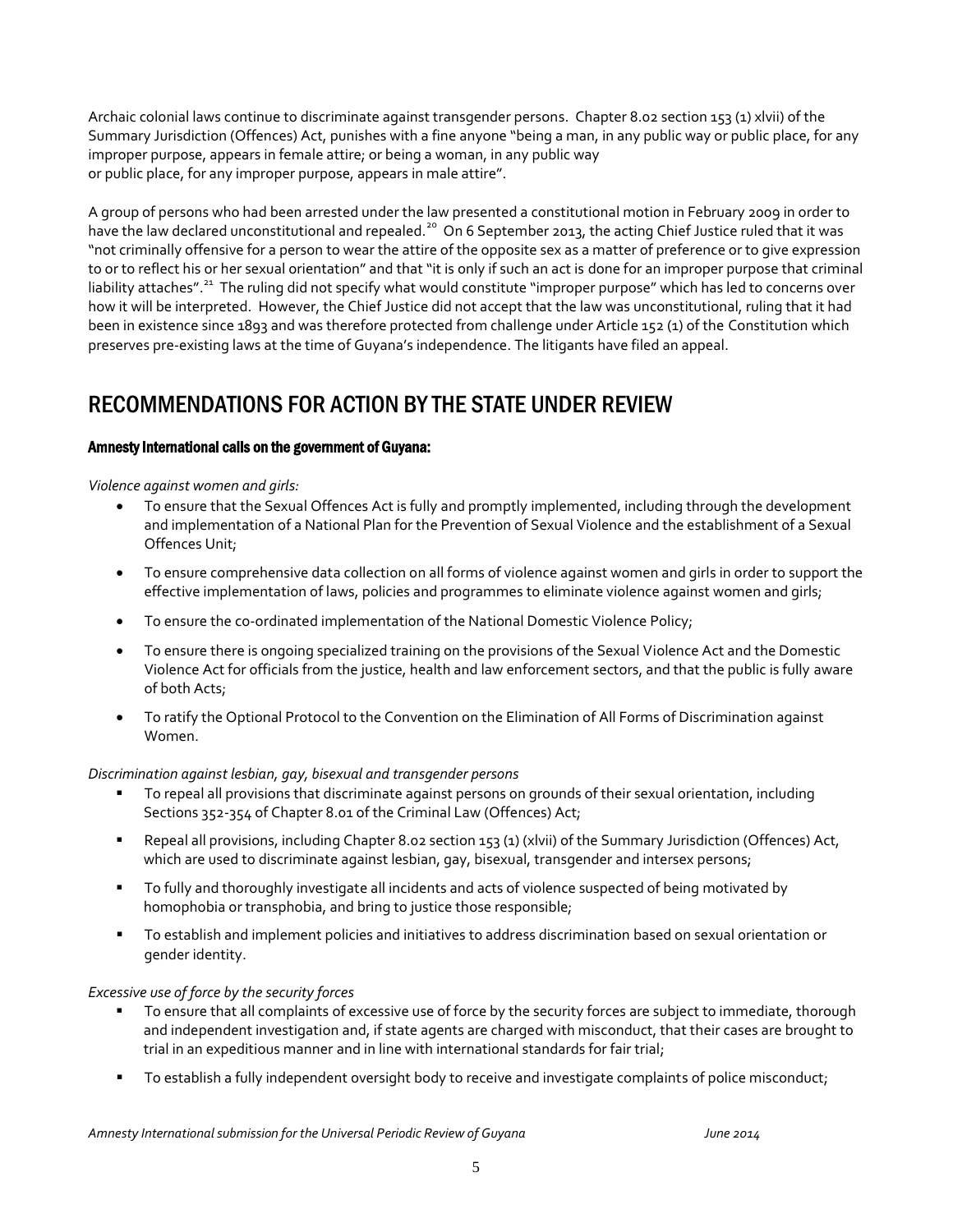To ensure that members of the Guyana Police Force are adequately trained on the appropriate use of force and firearms in accordance with international standards, including the Basic Principles on the Use of Force and Firearms by Law enforcement Officials.

#### *The death penalty*

- To establish an official moratorium on executions with a view to abolishing the death penalty, as provided by four UN General Assembly resolutions adopted since December 2007, including most recently resolution 67/176 of 20 December 2012;
- To commute without delay all death sentences to terms of imprisonment;
- **Pending full abolition of the death penalty, to ensure rigorous compliance in all death penalty cases with** international standards for fair trial;
- To ratify without reservations the Second Optional Protocol to the International Covenant on Civil and Political Rights, aiming at abolition of the death penalty.

#### *International human rights standards:*

- To ratify the Optional Protocol to the Convention on the Elimination of All Forms of Discrimination against Women, the Optional Protocol to the Convention against Torture and Other Cruel, Inhuman or Degrading Treatment or Punishment, and the Optional Protocol to the International Covenant on Economic, Social and Cultural Rights;
- **To ratify the American Convention on Human Rights.**